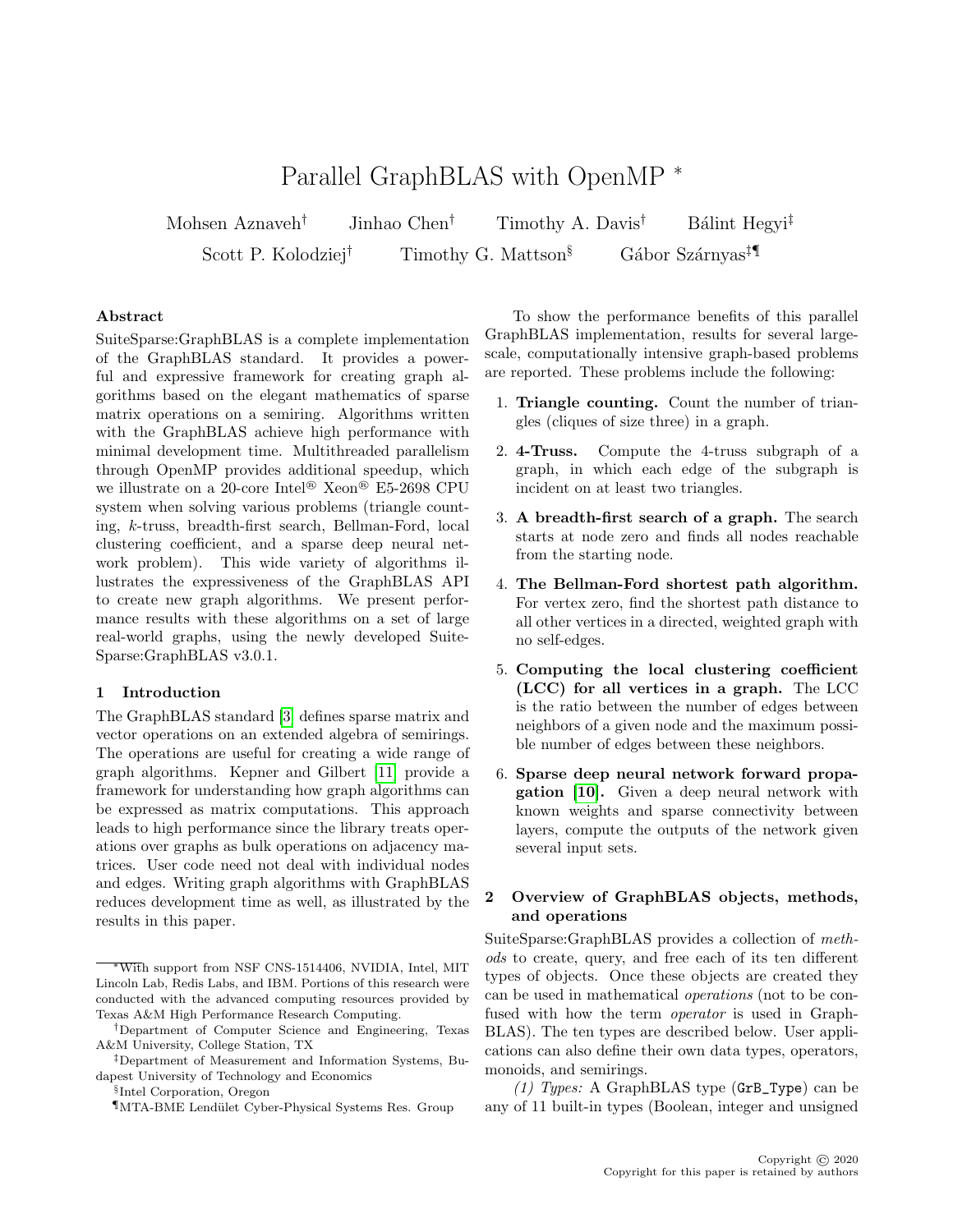| function name | description                  | GraphBLAS notation                                                                                                                       |
|---------------|------------------------------|------------------------------------------------------------------------------------------------------------------------------------------|
| $GrB_mxm$     | matrix-matrix multiplication | $C\langle M\rangle = C \odot AB$                                                                                                         |
| $GrB_vxm$     | vector-matrix multiplication | $\mathbf{w}'\langle \mathbf{m}'\rangle = \mathbf{w}'\odot\mathbf{u}'\mathbf{A}$                                                          |
| $GrB_mxv$     | matrix-vector multiplication | $\mathbf{w}\langle \mathbf{m}\rangle = \mathbf{w}\odot \mathbf{A}\mathbf{u}$                                                             |
| GrB_eWiseMult | element-wise,                | $\mathbf{C}\langle\mathbf{M}\rangle=\mathbf{C}\odot(\mathbf{A}\otimes\mathbf{B})$                                                        |
|               | set-intersection             | $\mathbf{w}\langle\mathbf{m}\rangle = \mathbf{w}\odot(\mathbf{u}\otimes\mathbf{v})$                                                      |
| GrB_eWiseAdd  | element-wise,                | $\mathbf{C}\langle \mathbf{M}\rangle = \mathbf{C}\odot (\mathbf{A}\oplus \mathbf{B})$                                                    |
|               | set-union                    | $\mathbf{w}\langle\mathbf{m}\rangle = \mathbf{w}\odot(\mathbf{u}\oplus\mathbf{v})$                                                       |
| GrB_extract   | extract submatrix            | $\mathbf{C}\langle \mathbf{M} \rangle = \mathbf{C} \odot \mathbf{A}(\mathbf{i}, \mathbf{j})$                                             |
|               |                              | $\mathbf{w}\langle \mathbf{m}\rangle = \mathbf{w}\odot \mathbf{u}(\mathbf{i})$                                                           |
| GrB_assign    | assign submatrix             | $\overline{\mathbf{C}\langle \mathbf{M} \rangle(\mathbf{i},\mathbf{j})} = \overline{\mathbf{C}(\mathbf{i},\mathbf{j}) \odot \mathbf{A}}$ |
|               |                              | $\mathbf{w}\langle\mathbf{m}\rangle(\mathbf{i}) = \mathbf{w}(\mathbf{i}) \odot \mathbf{u}$                                               |
| GxB_subassign | assign submatrix             | $\overline{C(i,j)}\langle M\rangle = C(i,j) \odot A$                                                                                     |
|               |                              | $\mathbf{w}(\mathbf{i})\langle\mathbf{m}\rangle = \mathbf{w}(\mathbf{i})\odot\mathbf{u}$                                                 |
| GrB_apply     | apply unary operation        | $\mathbf{C}\langle \mathbf{M}\rangle = \mathbf{C}\odot f(\mathbf{A})$                                                                    |
|               |                              | $\mathbf{w}\langle \mathbf{m}\rangle = \mathbf{w}\odot f(\mathbf{u})$                                                                    |
| GxB_select    | apply select operation       | $\mathbf{C}\langle\mathbf{M}\rangle=\mathbf{C}\odot f(\mathbf{A},\mathbf{k})$                                                            |
|               |                              | $\mathbf{w}\langle \mathbf{m}\rangle = \mathbf{w}\odot f(\mathbf{u},\mathbf{k})$                                                         |
| GrB_reduce    | reduce to vector             | $\mathbf{w}\langle \mathbf{m}\rangle = \mathbf{w}\odot[\oplus_i \mathbf{A}(:,j)]$                                                        |
|               | reduce to scalar             | $s = s \odot [\bigoplus_{ij} \mathbf{A}(i,j)]$                                                                                           |
| GrB_transpose | transpose                    | $\mathbf{C}\langle\mathbf{M}\rangle=\mathbf{C}\odot\mathbf{A}'$                                                                          |
| GxB_kron      | Kronecker product            | $\mathbf{C}\langle \mathbf{M} \rangle = \mathbf{C} \odot \text{kron}(\mathbf{A}, \mathbf{B})$                                            |

<span id="page-1-0"></span>Table 1: SuiteSparse:GraphBLAS Operations

integers of sizes 8, 16, 32, and 64 bits, and single and double precision floating point). User-defined scalar types can be created from nearly any C typedef.

(2) Unary operators: A unary operator (GrB\_UnaryOp) is a function  $z = f(x)$ .

(3) Binary operators: Likewise, a binary operator  $(GrB_BinaryOp)$  is a function  $z = f(x, y)$ , such as  $z = x + y$  or  $z = xy$ .

 $(4)$  Select operators: The GxB\_SelectOp operator is a SuiteSparse extension to the GraphBLAS API. It is used in the GxB\_select operation to select a subset of entries from a matrix, like L=tril(A) in MATLAB.

(5) Monoids: The scalar addition of conventional matrix multiplication is replaced with a *monoid*. A monoid (GrB\_Monoid) is an associative and commutative binary operator  $z = f(x, y)$  where all three domains are the same (the types of  $x, y,$  and  $z$ ) and where the operator has an identity value o such that  $f(x, o) = f(o, x) = x$ . Performing matrix multiplication with a semiring uses a monoid in place of the "add" operator, scalar addition being just one of many possible monoids.

 $(6)$  Semirings: A semiring (GrB\_Semiring) consists of a monoid and a "multiply" operator. Together, these operations define the matrix "multiplication"  $C = AB$ , where the monoid is used as the additive operator and the semiring's "multiply" operator is used in place of the conventional scalar multiplication in standard matrix multiplication via the plus-times semiring.

 $(7)$  Descriptors: A descriptor GrB\_Descriptor with parameter settings for GraphBLAS operations.

(8) Scalars: A sparse scalar GxB\_Scalar, currently only used as the input k to the GxB\_select operation.

(9) Vectors: A sparse vector,  $GrB_V$ vector.

 $(10)$  Matrices: A sparse matrix, GrB\_Matrix.

2.1 Non-blocking mode GraphBLAS includes a non-blocking mode where operations can be left pending, and saved for later. This is very useful for submatrix assignment (like  $C(I, J) = A$  in MATLAB), particularly when A is small compared to C. This exploitation of the non-blocking mode is essential for some problems, but has little effect on graph problems presented here, other than to simplify the reading of input graphs.

2.2 The accumulator and the mask An optional accumulator operator  $(odot)$  and mask matrix  $(M)$ can be specified, written as  $\mathbf{C}\langle \mathbf{M}\rangle = \mathbf{C}\odot\mathbf{T}$  where  $Z = C \odot T$  denotes the application of the accumulator operator, and  $\mathbf{C}\langle \mathbf{M}\rangle = \mathbf{Z}$  denotes the mask operator via the Boolean matrix M. The mask matrix is used to selectively write results into the output matrix. For the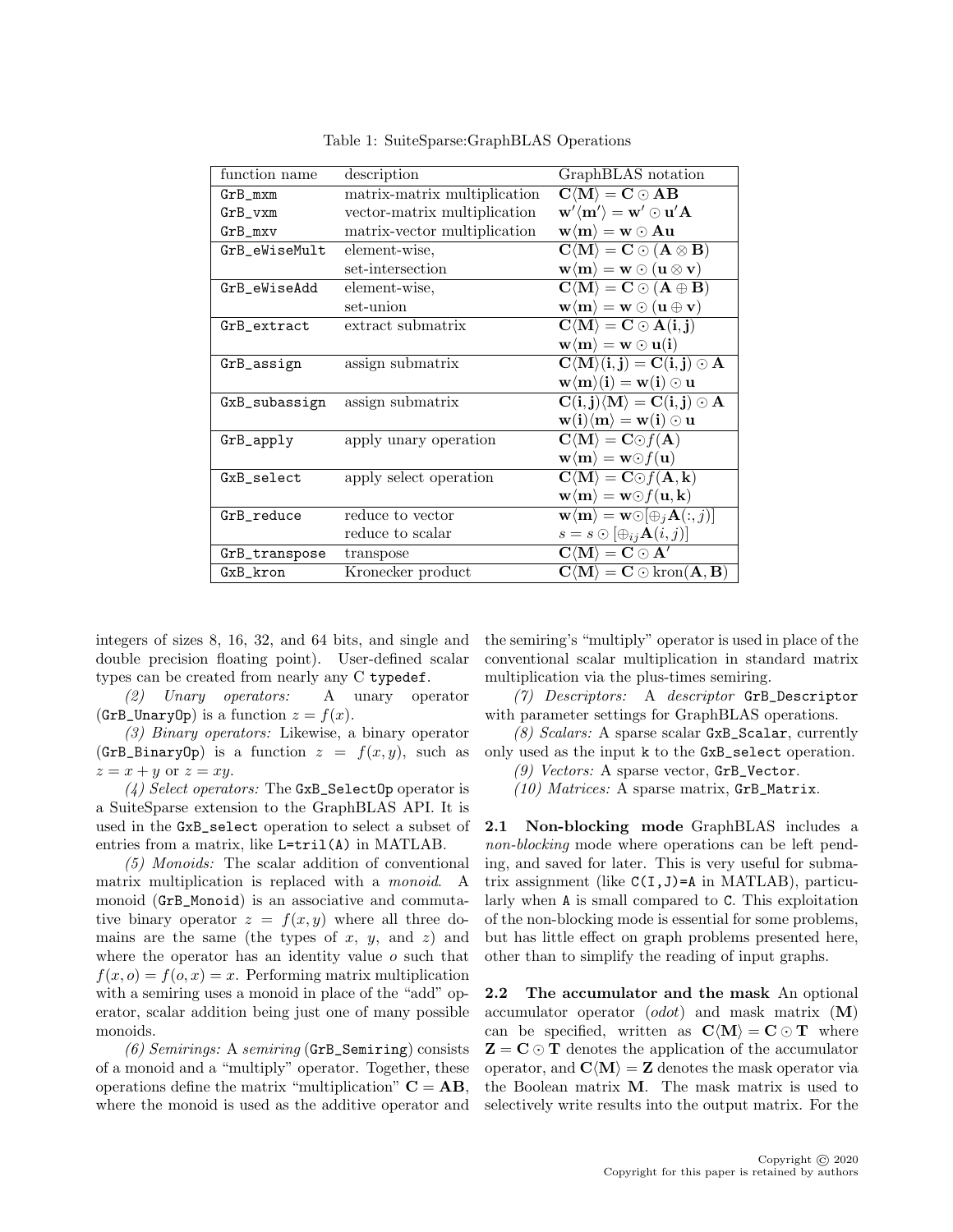computation  $\mathbf{C}\langle \mathbf{M} \rangle = \mathbf{Z}$ , the assignment of the entry  $c_{ij} = z_{ij}$  is performed only if the mask entry  $m_{ij}$  is true. If false,  $c_{ij}$  is not modified. The mask can be negated, as in  $C\langle \neg M \rangle = Z$ , in which case the assignment is performed only where the mask M is false. The mask/accumlator step also accepts a REPLACE option, via the descriptor. If the REPLACE option is enabled, the matrix C is cleared of all entries after it is used in the right-hand side (say in the accumulator step  $Z = C \odot T$ , but before the result Z is written back into C via the mask. By default, the REPLACE option is not set. The accumulator operator can be any binary operator, either one of the 256 built-in operators, or a user-defined operator.

GraphBLAS methods and operations The matrix (GrB\_Matrix) and vector (GrB\_Vector) objects include additional methods for setting a single entry, extracting a single entry, making a copy, and constructing an entire matrix or vector from a list of tuples. The tuples are held as three arrays I, J, and X, which work the same as  $A = sparse(I, J, X)$  in MATLAB, except that any type matrix or vector can be constructed.

Table [1](#page-1-0) lists all GraphBLAS operations in the GraphBLAS notation where AB denotes the multiplication of two matrices over a semiring. Upper case letters denote a matrix, and lower case letters are vectors. The notation  $A \oplus B$  denotes the element-wise operator that produces a set-union pattern (like A+B in MATLAB). The notation  $\mathbf{A} \otimes \mathbf{B}$  denotes the element-wise operator that produces a set-intersection (like A.\*B in MAT-LAB). An optional accumulator operator  $\circled{\rm o}$  and mask matrix (M) can be specified, written as  $\mathbf{C}\langle \mathbf{M}\rangle = \mathbf{C}\odot\mathbf{T}$ where  $\mathbf{Z} = \mathbf{C} \odot \mathbf{T}$  denotes the application of the accumulator operator, and  $\mathbf{C}\langle \mathbf{M}\rangle = \mathbf{Z}$  denotes the mask operator via the Boolean matrix M. The mask matrix is used to selectively write results into the output matrix.

#### <span id="page-2-0"></span>3 Parallelism in SuiteSparse:GraphBLAS

SuiteSparse:GraphBLAS Version 2.3.5 is to appear as a Collected Algorithm of the ACM [\[6\]](#page-10-3). While its sequential performance is good, as illustrated in that paper, it does not exploit any parallelism at all. Version 3.0.1 has been released (July 31, 2019), with exploitation of multi-threaded parallelism expressed through OpenMP, presented in this paper. A GPU-accelerated version is also in progress, and an MPI version is planned in the more distant future.

3.1 Parallel algorithmic choices There are many ways of creating a parallel algorithm. In nearly all methods described below, we have implemented algorithms that scale well as the problems get larger. Given the number of OpenMP threads to use, nthreads, we first determine the number of independent tasks to create, typically some modest multiple of nthreads (say ntasks=64\*nthreads). We then employ a parallel pragma of the following form

```
#pragma omp parallel for num_threads(nthreads) \
  schedule(dynamic,1)
for (int tid = 0; tid < ntasks; tid++)
{
   // compute task tid with no synchronization
   // required between tasks
}
```
In some cases, we add a reduction clause, such as reduction(+,nzombies) to add up the number of zombies found (see below for a discussion of zombies). In most algorithms, the work is perfectly distributed between the tasks. There are exceptions to this, such as the bucket-transpose method described in Section [3.9,](#page-6-0) or the bucket-reduction in Section [3.7,](#page-5-0) which do not scale to a large number of threads. However, in those cases, we are typically able to select a scalable algorithm when needed, automatically as depending on the problem at hand.

OpenMP tasking is used for the parallel mergsort.

3.2 GrB\_mxm: Parallel matrix multiplication The sequential version of SuiteSparse:GraphBLAS includes three different forms of matrix-matrix multiply: Gustavson's method [\[8\]](#page-10-4), a heap-based method [\[2\]](#page-10-5), and a dot-product based method. Each of these has a masked variant to compute  $\mathbf{C}\langle \mathbf{M}\rangle = \mathbf{A}\mathbf{B}$ , and the dot product variant can also compute  $C(\neg M) = AB^T$  during the computation of  $\mathbf{A}\mathbf{B}^{\mathrm{T}}$ . To compute  $\mathbf{C}\langle\neg \mathbf{M}\rangle = \mathbf{A}\mathbf{B}$ with a negated mask using the Gustavson or heap-based method, the full matrix multiplication  $\mathbf{Z} = \mathbf{AB}$  is first computed, followed by a separate mask/accumulator step  $C(\neg M) = Z$ .

By default, all matrices in SuiteSparse:GraphBLAS are held in compressed-sparse row (CSR) format, but the matrices can also be held in compressed-sparse column format (CSC). This discussion assumes the default CSR format.

Gustavson's method and the heap-based method are both saxpy-based, where the ith row is computed as a sum of scaled sparse vectors. In MATLAB notation, assuming the conventional plus-times semiring, the ith row is computed as:

for k = find (A(i,:)) C(i,:) = C(i,:) + A(i,k) \* B(k,:) end

Gustavson's method uses a size- $n$  gather/scatter workspace, where  $C$  is  $m$ -by- $n$ . In the parallel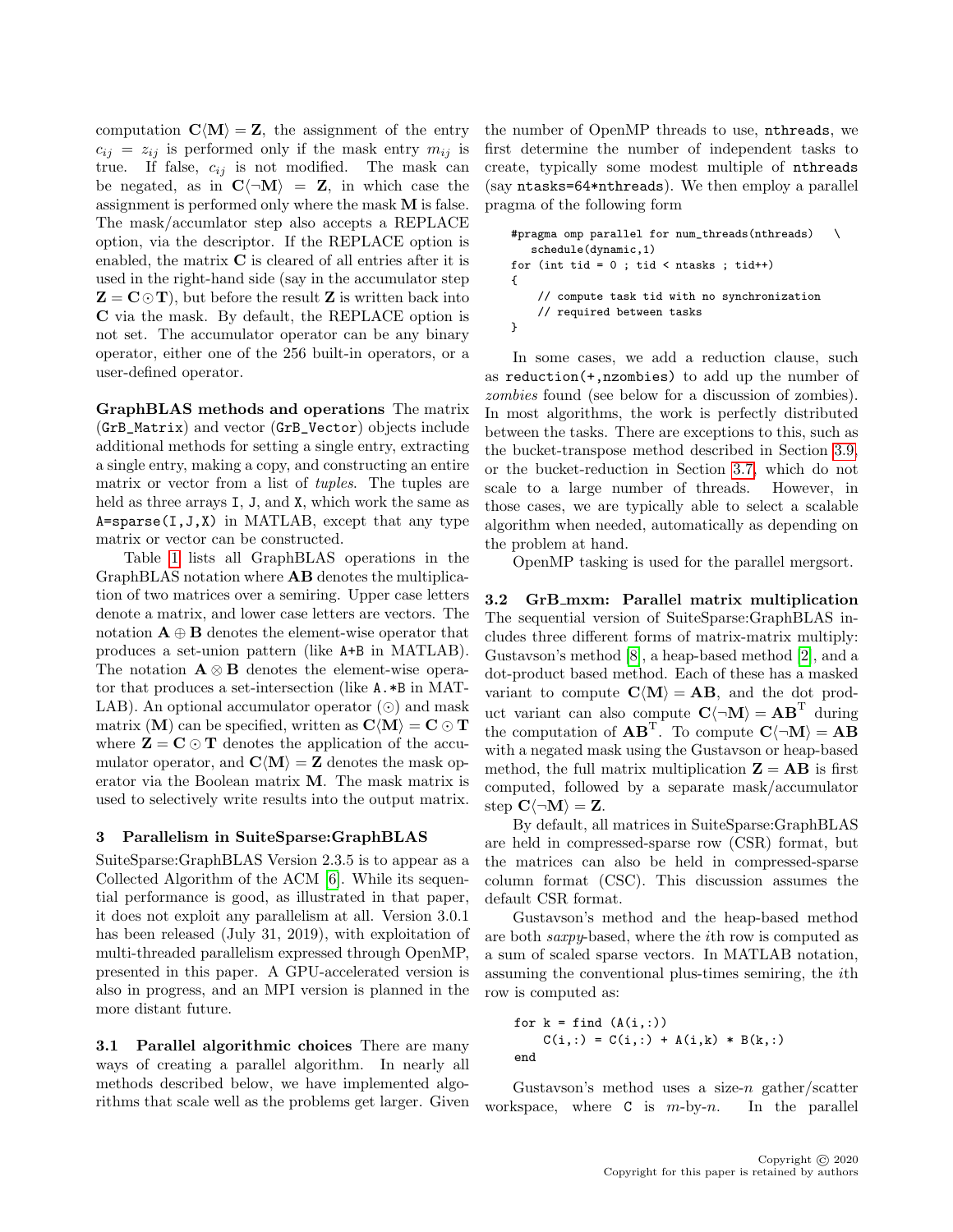case, each thread requires its own workspace. Suite-Sparse:GraphBLAS keeps a set of workspaces that can be used in subsequent operations, to reduce the time to initialize this space. Some uses of  $C = AB$  take less than  $O(m)$  time, so it is essential to avoid the  $O(m)$  time need to initialize this space. However, for large numbers of threads, the Gustavson method does not scale well. The heap-based method avoids this problem, but (at least in our current implementation) it is not as fast as Gustavson's method. It merges the vectors of B using a heap of size  $nnz(A(i,:))$ . In both methods, all rows of C can be computed in parallel.

Our current implementation divides the work into a single task for each thread, where the tasks are chosen to balance the operation count in each task. Each submatrix of C is computed in parallel, and then the resulting submatrices are concatenated together.

For both methods, the matrix  $\bf{A}$  is divided into t partitions, for  $t$  threads. Then the  $i$ <sup>th</sup> thread computes  $C_i = A_i B$ , and when all threads finish, the submatrices are concatenated. The partitions are chosen so as to balance the operation count for each thread. If A has too few rows for this to be effective, the partitions are chosen to split individual rows of A, and the resulting matrix C must be summed for these rows, not just concatenated.

The dot-product method takes a different approach. It computes C=A\*B', if the matrices are in CSR format. Each entry  $C(i, j)$  is computed independently. The method is not well-suited for general matrix-matrix multiplication, since all mn dot products must be computed. The time is thus  $\Omega(mn)$ , so this method is only used if  $m$  or  $n$  are 1. However, if the mask is present, only entries in the mask need be computed. In this case, the dot product method can be much faster than Gustavson's method or the heap-based method, for computing the masked-dot-product,  $\mathbf{C} \langle \mathbf{M} \rangle = \mathbf{A} \mathbf{B}^{\mathrm{T}}$ .

SuiteSparse:GraphBLAS automatically selects the method to use, although the user application can make this selection instead. By default, GraphBLAS selects the masked-dot-product method for triangle counting, LCC, the pull phase of the push/pull BFS and Bellman-Ford, and the simple BFS. The saxpy-based Gustavson or heap-based methods are used in the K-truss, the push phase of the push/pull BFS and Bellman-Ford, and some forms of triangle counting. PageRank uses an unmasked dot product method.

The SuiteSparse implementation of GrB\_mxm also includes two specialized matrix multiplication methods, in which one of the matrices A or B are diagonal. These two methods are easy to parallelize, and are fast sequentially as well. PageRank uses the scaling method to initialize its Markov transition matrix, and the sparse deep neural network problem uses it to apply the bias to each column.

By default, the matrix-matrix multiply algorithm is selected automatically via a heuristic, and typically this heuristic chooses the fastest method for the problem at hand.

3.3 GrB eWiseAdd and GrB eWiseMult: Parallel element-wise operations Two element-wise operations compute the equivalent of C=A+B (sparse matrix add) and C=A.\*B (the sparse Hadamard product). These operations are easy to parallelize, where each row can be computed independently by its own task. However, the resulting algorithm can be poorly loadbalanced if the matrices have a few dense rows. In particular, if A and B are large GrB\_Vector objects, then this coarse-grain parallelism allows for only a single thread to do most the work.

Thus, we use purely coarse-grain parallelism only when it provides enough work for each thread. Otherwise, a mix of fine/coarse-grain tasks are used. Each row vector that needs multiple threads is broken into multiple fine-grain tasks. It is not sufficient to simply divide up the index space. For example, consider adding two vectors c=a+b of length n, and dividing up the work as follows:

$$
s = n/2 ;c(1:s) = a(1:s) + b(1:s) ;c(s+1:n) = a(s+1:n) + b(s+1:n) ;
$$

If all the entries in a and b are in the first half, then this gives no speedup. The value s must instead be chosen to split the work in half. A binary search is used compute s. For each candidate value of s, two inner binary searches partition a and b into entries in rows 1 to s and s+1 to n. All vectors are held with sorted indices. The sizes of these partitions determine if s must be increased or decreased. These nested binary searches take  $O(\log^2 n)$  time in the worst case, or take  $O(\log n(\log |a| + \log |b|))$  work in the general case, where  $|a|$  denotes the number of entries in the sparse vector a. However, each of the  $f$  tasks can be constructed in parallel.

In general, the work for a dense row of C is split into as many fine tasks as needed. If  $f$  tasks as used, the preprocessing to construct these tasks takes  $O(f \log^2 n)$ time, but f is normally small,  $f < 32p$  if p OpenMP threads are used. The number of fine tasks is chosen based on the number of entries in a and b, so that each task operates on at least 4096 entries.

The work is split into four phases, each of which are fully parallel: (1) find the vectors present in C, (2) split the work into fine/coarse tasks, (3) count the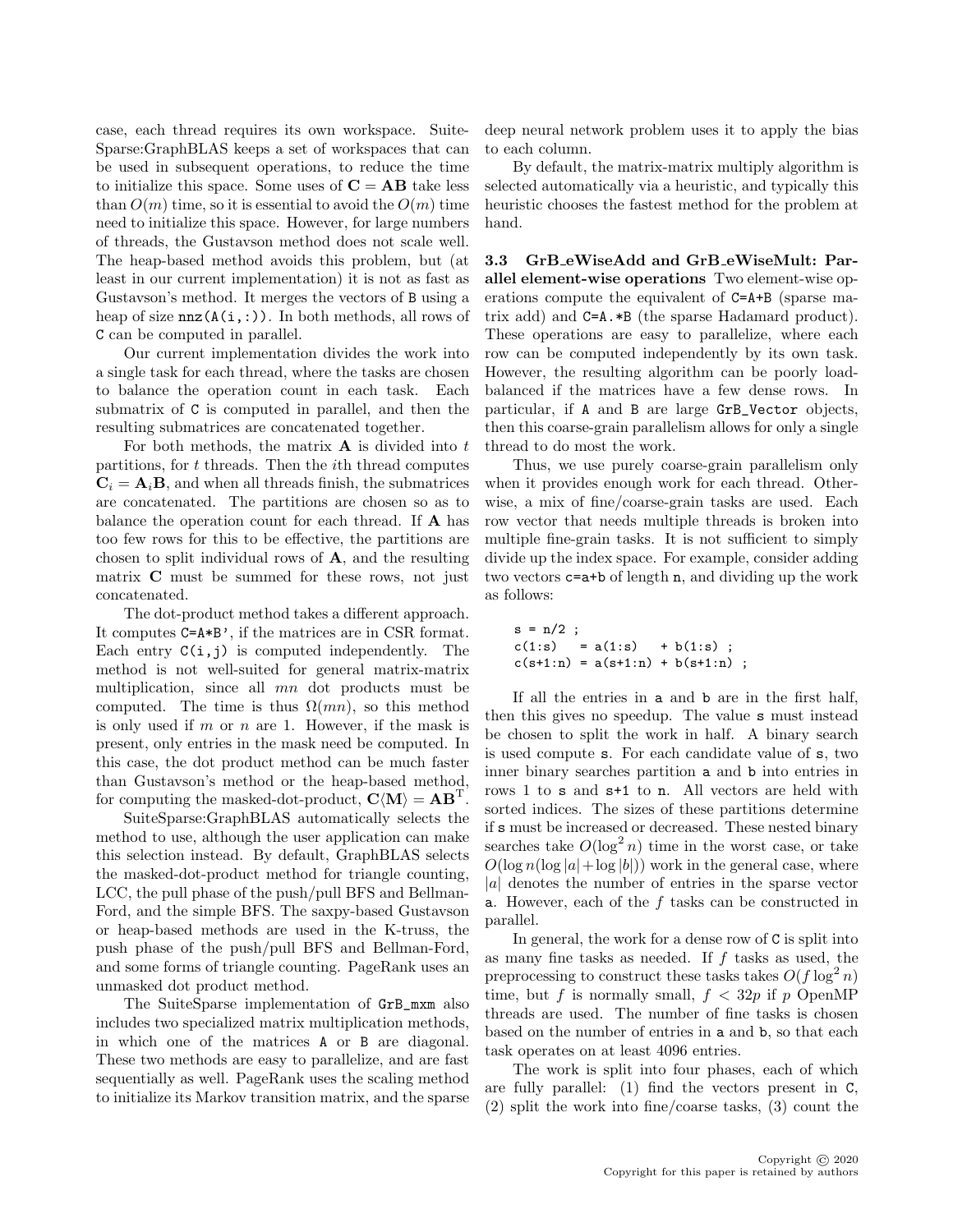number of entries in each vector of the result (followed by a cumulative sum to determine where each vector resides in the result C), and (4) compute each vector of the result. Each phase is fully parallel, and handles any matrix or vector with no sequential bottleneck. In important cases, phase (3) takes less time in practice than phase (4), and is asymptotically faster as well. For example, if the vector a is much sparser than b, the size of c (the set union) can be found by computing the size of the set intersection instead, in time  $O(|a| \log |b|)$ , where  $|a| \ll |b|$ . Phase (4) for this case takes  $O(|a|+|b|)$ time.

3.4 GrB extract: Parallel submatrix extraction The GraphBLAS operation GrB\_extract computes the equivalent of C=A(I,J) in MATLAB. The parallel algorithm in SuiteSparse:GraphBLAS divides into four distinct phases, just like the element-wise operations: (1) find the vectors of C and the properties of I and J, (2) split the work into fine and coarse tasks, (3) count the number of entries in each vector of the result C (followed by a parallel cumulative sum), and (4) extract the entries from A into C. The first phase is trivial if A and B are standard CSR or CSC matrices, but it must construct a set union if the both are hypersparse. The second phase constructs fine and coarse grain tasks, using a similar method as the element-wise operations, GrB\_eWiseAdd and GrB\_eWiseMult. Phase (3) is a 'dryrun', doing all the work of the extraction but not saving the results. All it does is to count the number of entries in each vector of C. This may seem inefficient, but it leads to better parallelism. Phase (3) is typically much faster than phase (4), since it is a read-only process, and it is asymptotically faster in many cases.

3.5 GrB assign: Parallel submatrix assignment Submatrix assignment is the most complex method in GraphBLAS, in terms of code complexity and algorithm variations. From the user perspective, it looks deceptively simple, computing  $\mathbf{C(i,j)}\langle \mathbf{M} \rangle \odot = \mathbf{A}$  if an accumulator operator is present (where  $\odot$  denotes any binary operator). MATLAB refers to the mask operation as *logical indexing*, where  $C(M)=A(M)$  in MATLAB is equivalent to the GraphBLAS notation  $\mathbf{C}\langle \mathbf{M}\rangle = \mathbf{A}$ . However, in MATLAB, the mask M cannot be combined with the  $(i, j)$  indexing operation. With no mask,  $C(i, j) = A$  is the same in MATLAB  $(C(I, J)=A)$ . The GraphBLAS notation  $C(i, j)$  $\odot = A$  is the expression  $C(I, J) = C(I, J) + A$  in MATLAB. There is no REPLACE option in MATLAB.

The complete parallel implementation of this method takes 6K lines of code. It subdivides into 32 different cases: **A** may be a matrix or a scalar, the accumulator may or may not be present, the mask may or may not be present, the mask may or may not be complemented, and the REPLACE option may or may not be used. Of these 32 cases, some are redundant, and so SuiteSparse:GraphBLAS has 22 different functions for these 32 cases.

In all cases, the pattern of  $C$  may be changed, but this is always postponed. It is left unfinished if nonblocking mode is enabled, or finished at the end of the assignment otherwise. This design decision greatly facilitates a parallel algorithm for each of these 32 cases.

If the submatrix assignment needs to delete an entry, it is not deleted right away. Instead, it is marked for future deletion, but "negating" its index (the actual negation of a column index j is  $flip(j)=-j-2$ , to allow for zero-based indices. The flip function is its own inverse, just like negation for one-based indices. These entries marked for deletion are called zombies. Removing a single zombie is costly, but all zombies can be removed from matrix, in parallel, in the same time as removing a single zombie.

If the submatrix assignment needs to add an entry, it is not added right away. Instead, it is placed in an unsorted list of pending tuples, each with a row index, column index, and value. Pending tuples are assembled all at once, when the work is finished, and added into the matrix with a parallel sparse matrix addition.

Since the pattern of C does not change during the assignment, the assignment can start with a symbolic extraction. The matrix  $S = C(I, J)$  can be computed, in parallel. The entries in S are not the values of the corresponding entry in C, however. Instead, the entries are pointers back into C itself. Thus, to modify an entry in C, it can be found quickly by traversing the matrix S.

Most but not all submatrix assignment methods start with the construction of the matrix S. Three cases are best done without S. For one of the 32 cases, it is sometimes useful to use S, and sometimes faster not to create it at all, and the decision is based on the sparsity of A and the mask M.

The 32 cases are listed below, along with the parallel strategy used for the method. The 32 cases use 22 functions but only 4 different parallel strategies, listed in the last column of the table:

- IxJ: the method must examine all positions in C in the Cartesian product IxJ, even where no entries exist. The space IxJ is subdivided into independent tasks.
- M or S: the method must examine all entries in the mask M or the matrix S. This one matrix is subdivided into coarse and fine tasks, of roughly the same amount of work. A coarse task takes one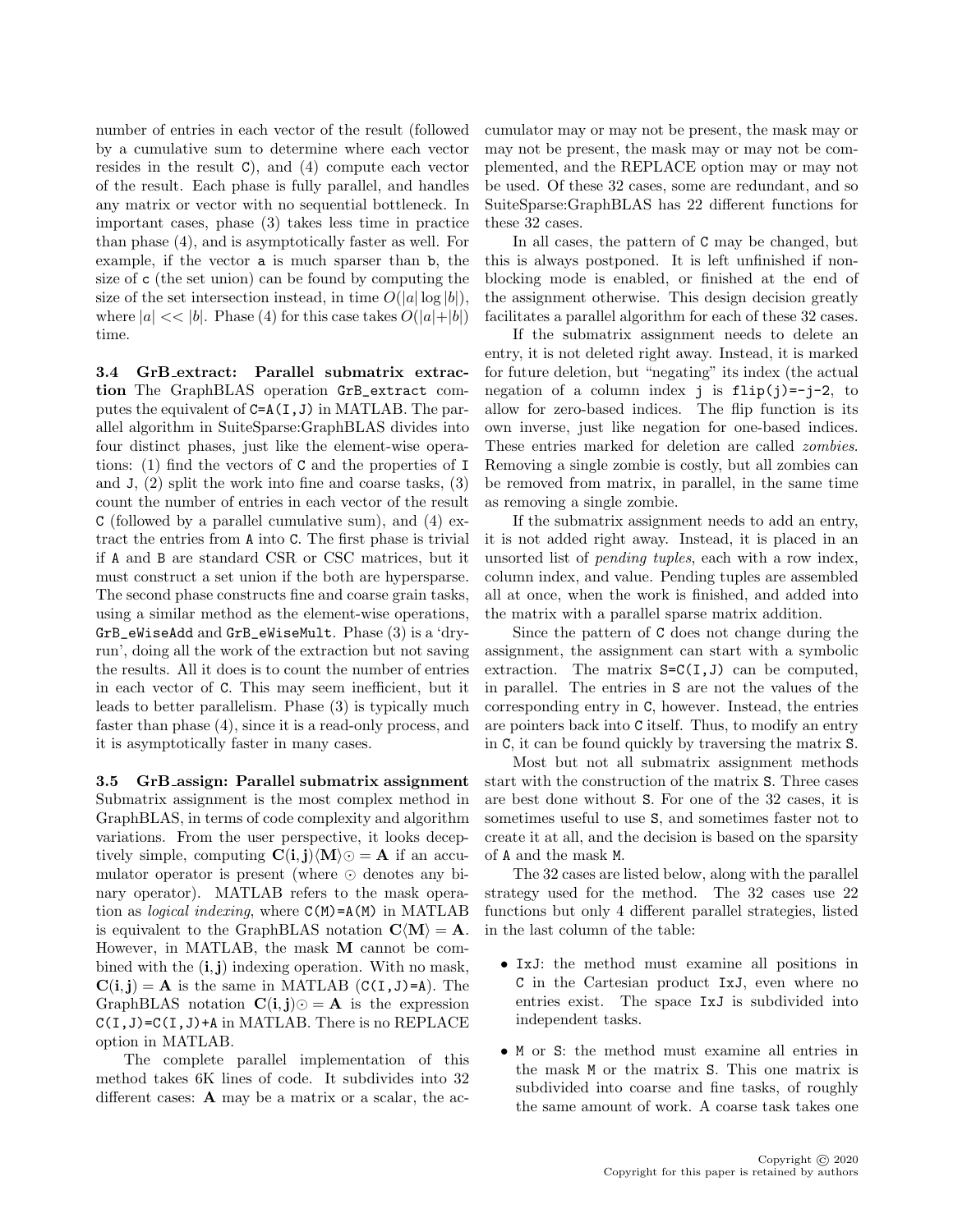or more entire rows of the matrix, while a fine task takes a subset of a single row (this is useful for handling dense rows in M or S).

- S+A or S+M: This is identical to how the sparse matrix addition of two matrices performed. The same scheduling method is used from GrB\_eWiseAdd\_Matrix.
- M.\*A: this is the same method as used by GrB\_eWiseMult\_Matrix, for the two matrices M and A. Only entries in the intersection of M and A need be examined.

| М                        | $\overline{\phantom{a}}$ | R                        | $^{+}$                   | А                 | S                        | Method                   | Para. |
|--------------------------|--------------------------|--------------------------|--------------------------|-------------------|--------------------------|--------------------------|-------|
|                          |                          |                          |                          |                   |                          |                          |       |
|                          | $\overline{a}$           |                          | $\overline{\phantom{0}}$ | $\mathbf x$       | S                        | $C(I,J) = x$             | IxJ   |
|                          |                          |                          |                          | А                 | S                        | $C(I,J) = A$             | $S+A$ |
|                          |                          |                          | $^{+}$                   | $\mathbf x$       | S                        | $C(I,J)$ += x            | IxJ   |
|                          |                          |                          | $^{+}$                   | А                 | S                        | $C(I,J)$ += A            | $S+A$ |
|                          | $\overline{a}$           | $\mathbf{r}$             |                          |                   |                          | (same as 1st 4 methods)  |       |
|                          | $\mathbf c$              | $\overline{a}$           |                          |                   |                          | (no work)                |       |
| $\overline{\phantom{a}}$ | $\mathbf{c}$             | $\bf r$                  |                          |                   | S                        | $C(I,J) < !$ , repl>=[]  | S     |
| М                        | $\overline{a}$           |                          |                          | X                 | $\overline{a}$           | $C(I,J) = x$             | M     |
| М                        |                          |                          |                          | А                 |                          | $C(I,J) = A$             | M     |
| М                        | $\overline{a}$           |                          |                          | А                 | S                        | $C(I,J) = A$             | $S+A$ |
| М                        |                          |                          | $^{+}$                   | $\mathbf x$       | $\overline{\phantom{0}}$ | $C(I,J)+=x$              | M     |
| М                        | $\overline{\phantom{0}}$ |                          | $^{+}$                   | А                 | $\overline{a}$           | $C(I,J)+= A$             | M.*A  |
| М                        | $\overline{\phantom{0}}$ | r                        | $\overline{a}$           | $\mathbf x$       | S                        | $C(I,J) = x$             | $S+M$ |
| М                        | $\overline{\phantom{0}}$ | $\mathbf{r}$             | -                        | А                 | S                        | $C(I,J), repl> = A$      | S+A   |
| М                        | $\overline{a}$           | r                        | $^{+}$                   | $\mathbf x$       | S                        | $C(I,J), repl> += x$     | S+M   |
| М                        | $\overline{\phantom{a}}$ | r                        | $^{+}$                   | А                 | S                        | $C(I,J) < M, repl> += A$ | S+A   |
| М                        | $\mathbf{c}$             | $\overline{\phantom{0}}$ | $\overline{\phantom{a}}$ | $\mathbf x$       | S                        | $C(I,J)<!M>=x$           | IxJ   |
| М                        | $\mathbf{c}$             |                          |                          | А                 | S                        | $C(I,J) = A$             | $S+A$ |
| $\mathbf M$              | $\mathbf c$              |                          | $^{+}$                   | $\mathbf x$       | S                        | $C(I,J) += x$            | IxJ   |
| $\mathbf M$              | $\mathbf{c}$             | $\overline{\phantom{a}}$ | $^{+}$                   | А                 | S                        | $C(I,J) += A$            | $S+A$ |
| М                        | $\overline{c}$           | $\mathbf{r}$             | $\overline{a}$           | $\mathbf{x}$      | S                        | $C(I,J), repl> = x$      | IxJ   |
| М                        | $\mathbf c$              | $\mathbf r$              | $\overline{\phantom{0}}$ | А                 | S                        | $C(I,J), repl> = A$      | S+A   |
| М                        | $\mathbf c$              | $\mathbf r$              | $^{+}$                   | $\qquad \qquad -$ | S                        | $C(I,J), repl> += x$     | IxJ   |
| М                        | $\mathbf c$              | $\bf r$                  | $^{+}$                   | А                 | S                        | $C(I,J), repl> += A$     | S+A   |

In table above, the first 5 columns define the method: (1) if  $M$  is present, (2) if  $M$  is complemented, (3) if the REPLACE option is used in the descriptor, (4) if an accumulator operator is present, and (5) if the assignment is a matrix assignment (A), or a scalar assignment (x). The 6th column denotes whether or not the S matrix is constructed. The corresponding assignment expression is shown under the "Method" column and "Para." denotes the parallelism strategy that is used.

All of these methods are either asymptotically optimal, or to within a log factor of being optimal. For the parallel strategies, all tasks generated are fully independent, and roughly the same size. The methods all scale to a large number of tasks since the tasks can be either "coarse" (operating on one or more rows) or "fine" (where individual rows can be subdivided, all the way down to single entries).

The graph algorithms discussed in this paper use only a small subset of these methods. The simple BFS requires  $C(:,:)$  <M>=x and  $C(:,:)$  <M, repl>=A, where the colon denotes GrB\_ALL in GraphBLAS notation, for all rows or columns. The push/pull BFS also uses  $C(:,:)$ +=x and  $C(:,:)$ <M>+=x, to construct the BFS tree. For both BFS methods, C and A are vectors. PageRank relies on a single  $C(:,:) = x$  vector assignment.

The performance of the submatrix assignment is typically either just as fast as the same operation in MATLAB, when one or two threads are used, or sometimes vastly asymptotically faster. For example, consider a very large assignment  $C(I, J) = A$ , where C has dimension 12 million with 230 million nonzeros. The matrix A is 5500-by-7800 with about 38,500 entries. The index vectors are randomly chosen. For this simple MATLAB expression, MATLAB R2018a takes about 30 minutes. Computing the same thing with a single thread in GraphBLAS takes about 5 seconds, and 40 threads reduces the time to 0.75 seconds. Non-blocking mode was not exploited; GraphBLAS took this time to return a completed matrix back to MATLAB, as a valid MATLAB sparse matrix, through a MATLAB mexFunction interface, with no unfinished work. This represents a speedup of 2,660x over MATLAB, for a computation that is a simple one-line expression in MATLAB, namely  $C(I, J) = A$ .

3.6 GrB apply: Parallel unary operators The GrB\_apply operation applies an unary operator to each entry in A, as  $C=f(A)$ . It is easy to parallelize, but only if dense vectors of A are allowed to be split into multiple tasks. This is done in a simple manner that does not require a nested binary search (as used in GrB\_eWiseAdd). The entries of A are split equally. If a vector has many entries, it is split amongst several tasks ("fine" tasks). All the tasks are the same size.

<span id="page-5-0"></span>3.7 GxB select: Parallel selection operators SuiteSparse:GraphBLAS adds the GxB\_select operation as an extension to the API Specification. It selects a subset of entries from a matrix, keeping only those for which the select operator is true. In this way, the select operator acts much like a functional mask. The selector can depend on the row and column index, the dimension of A, and the value of the entry. There are two kinds of built-in operators: those that depend solely on the position of the entry (like tril and triu), and those that depend on the value (such as keeping only nonzero values). The parallelism for the two kinds of operators is slightly different. Both are split into an analysis phase that counts the number of entries in each vector of the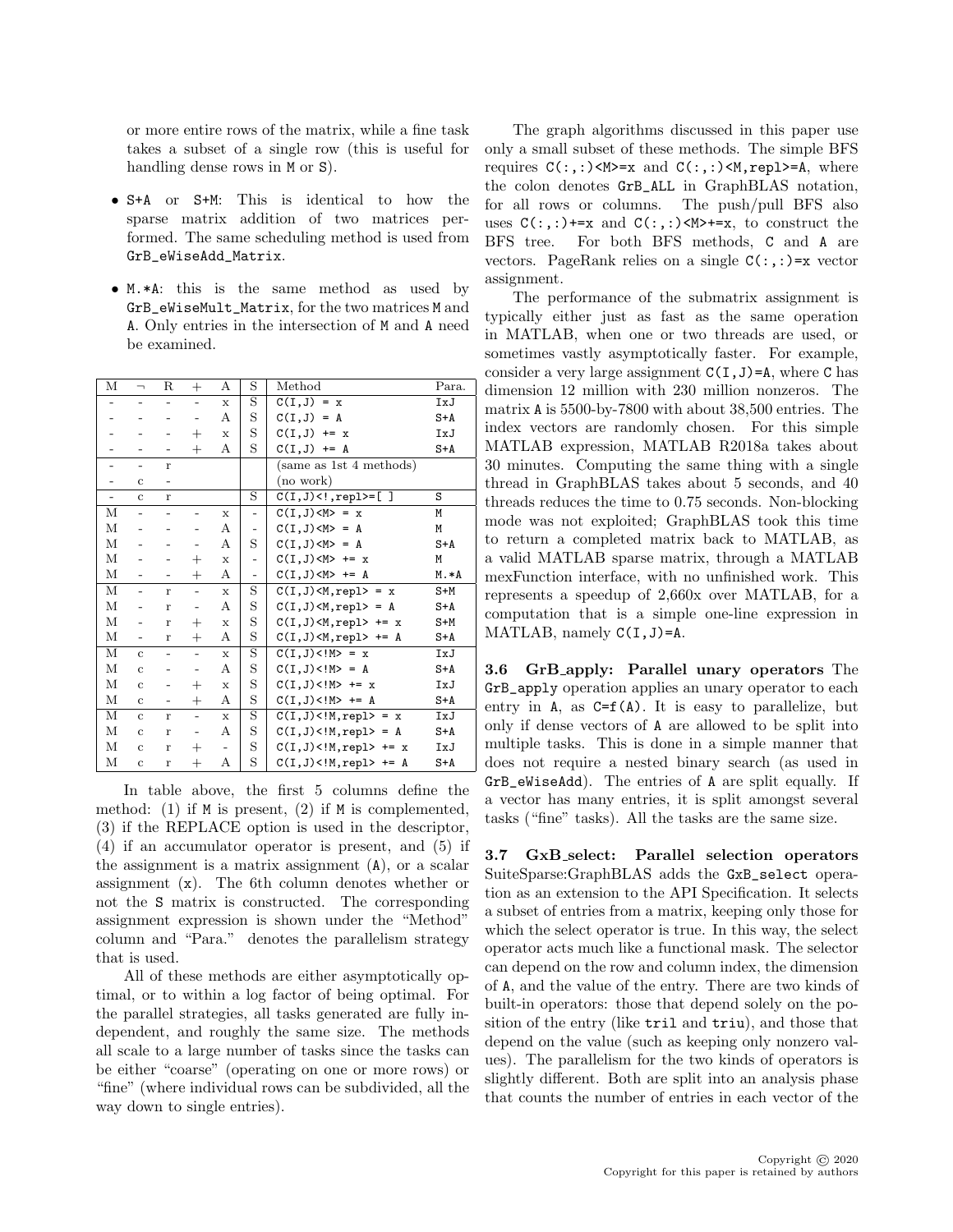result, and a execution phase that constructs the result. Methods that depend only on the position require only a binary search for each vector in the analysis phase. Computation is divided into tasks in much the same as GrB\_apply.

GxB\_select was added to SuiteSparse:GraphBLAS for the 2018 Graph Challenge, since it was needed to compute the lower triangular part of a matrix for the triangle counting problem [\[5\]](#page-10-6). It was also used in the sparse deep neural network problem as the ReLU function, which must drop entries at each layer, keeping only those greater than zero [\[7\]](#page-10-7).

**3.8 GrB\_reduce: Parallel reduction GraphBLAS** has two kinds of reduction operations: reduction to a vector, and reduction to a scalar; both are called via GrB\_reduce. At first glance, scalar reduction is simple to compute in parallel, but to improve vectorization for built-in reduction operators, the entries are split into panels of size 8 to 64 entries, depending on the operator and data type. The innermost loop is thus no longer a reduction, and all iterations are independent. As a result, it vectorizes better, giving a 5x speedup for the max and min operators, over the non-vectorized method. The panel method is used inside each parallel task.

The reduction to a vector can be computed in two ways. For an  $m$ -by- $n$  matrix  $A$ , either all the entries in each row can be reduced to a scalar, leading to a vector of size m, or all entries in each column can be reduced to a scalar, leading to a vector of size  $n$ . If the matrix is stored by row, the first method is straight-forward, although dense vectors must be handled with fine-grain tasks to obtain sufficient parallelism. In that case, the results from multiple threads working in a single row must be combined to get the final result.

Reducing the columns of a matrix in CSR format is more difficult. If the matrix is extremely sparse  $(|A| < n/16)$ , this is accomplished by discarding the row indices, and using GrB\_build to build a vector of dimension  $n$ , with the reduction operator as the operator for removing duplicate entries (see Section [3.10\)](#page-6-1), taking  $O(|A| \log |A|)$  time, if a single thread is used. This relies on a parallel mergesort for parallelism. No part of the time complexity depends on the matrix dimension, so a hypersparse matrix of dimension  $2^{60}$ -by- $2^{60}$  can be reduced quickly on a low-powered laptop to a vector of dimension  $2^{60}$ , in well under a second, depending on the number of entries.

Otherwise, if the matrix is not extremely sparse, a bucket method is used. Each task reduces a set of rows of  $A$  to its own vector of dimension n, and a final parallel step reduces these vectors to a single vector of dimension *n*. This takes *pn* workspace for *p* threads,

so to ensure that the workspace does not dominate the method, at most  $p = |A|/n$  threads are used. This implies that the bucket method does not scale well to very many threads. In that case, the mergesort method with GrB\_build is used instead. The selection is based on which method takes the least total workspace.

<span id="page-6-0"></span>3.9 GrB\_transpose: Parallel transpose Suite-Sparse:GraphBLAS implements two kinds of parallel transpose, and selects between them automatically. The first one constructs a list of tuples from A, swaps them, and sorts the result, using GrB\_build to construct the output matrix. This method is well-suited for hypersparse matrices, since no part of the time or memory complexity depends on the matrix dimensions. The second method uses a method like bucket-sort. In the first phase, each task counts entries in each vector of the output, for its input rows (assuming A is in CSR format). The next step sums up those counts, and the final step builds the result. Like the bucket method for  $GrB_{reduce}$ , each of the p tasks requires size n workspace, and so the number of threads is limited to  $p = |A|/n$ . The method thus does not scale well to very large numbers of threads, but it does get good parallelism in spite of this, for large matrices.

<span id="page-6-1"></span>3.10 GrB\_\*\_build: Parallel matrix and vector build The GrB\_Matrix\_build operation creates a CSR or CSC matrix from a list of unsorted tuples (each with a row index, column index, and value). The parallel method divides into five phases. Phase 1 makes a copy of the user input. Phase 2 sorts the tuples, using a parallel mergesort. The parallel mergesort algorithm uses OpenMP explicit task constructs to implement a parallel divide-and-conquer algorithm. Task constructs recursively partition the arrays until the result matches the base-case size. At that point we sort the arrays using a sequential quick sort algorithm. We then merge the results in parallel inside the OpenMP explicit task constructs. Phase 3 finds the non-empty vectors and the duplicate entries in  $O(e/p)$  time. Phase 4 constructs the vector pointers, and list of non-empty vectors. The final phase assembles the tuples. All phases except the parallel mergesort in phase 2 take  $O(e/p)$  time, with p threads and an input of e tuples. GrB\_Vector\_build creates an analogous sparse vector.

This method is well-suited for constructing hypersparse matrices, since no part of the time or memory complexity depends on the matrix dimensions. The output is always constructed as hypersparse, and then converted to standard CSR or CSC format, if appropriate.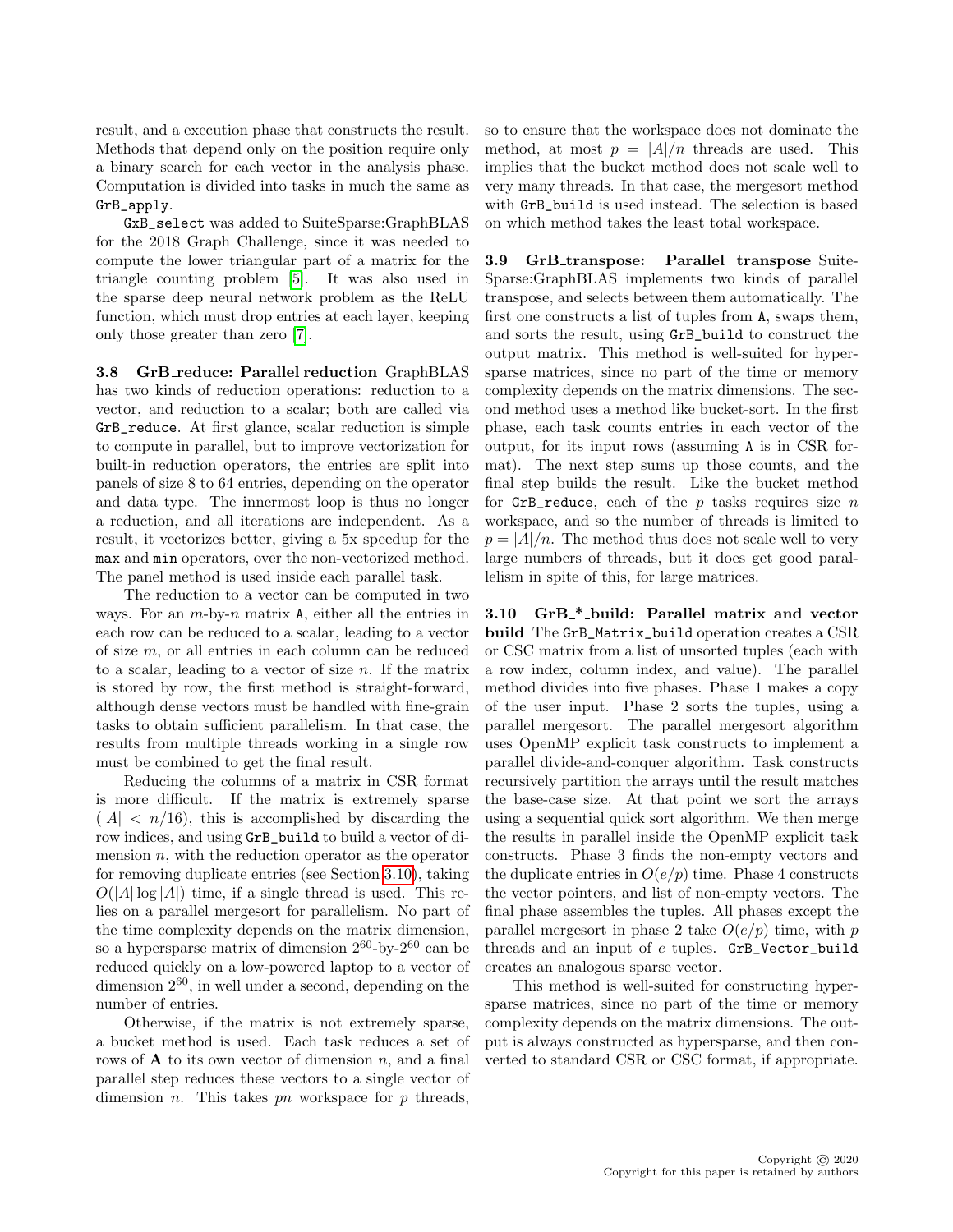40-Thread Speedup Relative to 1 Thread 40-Thread Edge Computation Rate  $(10^6 \text{ edges/s})$ 

| Matrix                                            | Triangle<br>Counting | 4-Truss  | <b>BFS</b> | Bellman-<br>Ford | <b>LCC</b> | Triangle<br>Counting | 4-Truss | <b>BFS</b> | Bellman-<br>Ford | <b>LCC</b> |
|---------------------------------------------------|----------------------|----------|------------|------------------|------------|----------------------|---------|------------|------------------|------------|
| $\mathrm{datagen}\text{-}8\_9\text{-}\mathrm{fb}$ | 26.6                 | 27.7     | 3.5        | 18.5             | 25.8       | 15.3                 | 0.6     | 285.0      | 161.6            | 6.7        |
| $\mathrm{datagen}\text{-}9$ _2-zf                 | 16.9                 | 19.6     | $*$        | $*$              | 7.9        | 63.0                 | 3.2     | $*$        | $*$              | 12.5       |
| cit-Patents                                       | 16.1                 | 19.7     | 2.6        | 13.6             | 11.7       | 87.8                 | 11.7    | 25.4       | 78.8             | 23.0       |
| g-1073643522-268435456                            | 11.2                 | $16.6\,$ | 3.6        | 9.0              | 8.4        | 268.3                | 252.4   | 10.5       | 1.1              | 86.0       |
| graph500-scale25-ef16                             | 30.5                 | *        | 3.9        | 18.9             | 30.2       | 1.8                  | 0.1     | 186.6      | 220.2            | 0.6        |
| MAWI/201512020330                                 | 5.8                  | 13.4     | 9.7        | 2.4              | 5.7        | 104.5                | 86.2    | 48.7       | 21.2             | 23.4       |

<span id="page-7-0"></span>Table 2: Parallel GraphBLAS Computational Results.

#### 4 Problem Descriptions

Using built-in operators, SuiteSparse:GraphBLAS has 1040 unique semirings that can be used in a wide variety of graph algorithms (independent set, breadthfirst search, centrality metrics, and so on). MATLAB has just two semirings that it can apply to its sparse matrices: PLUS\_TIMES\_FP64 and PLUS\_TIMES\_COMPLEX. Along with the masking operation, this gives Graph-BLAS a distinct edge (pun intended) in writing complex graph algorithms. We describe a variety of these graph problems below, to both illustrate the expressive power of GraphBLAS, and to test and demonstrate the performance gains of our parallel OpenMP-based implementation of GraphBLAS relative to the serial implementation. Our sequential GraphBLAS is identical to our OpenMP parallel code with a single thread.

4.1 Triangle Counting A *triangle* in a graph is a clique of size 3. The best matrix formulation we are aware of is by Wolf et al. [\[16\]](#page-10-8), a variant of Cohen's method [\[4\]](#page-10-9). If A is a symmetric adjacency matrix of a graph, and L=tril(A) denotes the lower triangular part of A, then the MATLAB expression sum(sum(L\*L).\*L) computes the number of triangles in the graph. This is expressed as  $\mathbf{C}\langle \mathbf{L} \rangle = \mathbf{L}^2$  in GraphBLAS notation, followed by a summation of all entries in C to a scalar. If L is stored by row (the default in SuiteSparse:GraphBLAS and also in the work of Wolf et al.) then this can also be computed as  $\mathbf{C}\langle\mathbf{L}\rangle = \mathbf{L}\mathbf{U}^T$  or  $\mathsf{C}=\mathsf{(L*U')}$  .  $*\mathsf{L}$  in MAT-LAB notation, where  $U=triu(A)$  is the upper triangular part of A (since **A** is symmetric,  $\mathbf{L} = \mathbf{U}^{\mathrm{T}}$ ). This latter method is used for these experiments as it is overall the best of the different variants tried in both [\[5\]](#page-10-6) and [\[16\]](#page-10-8). First, L and U are computed with GxB\_select. Next GrB\_mxm computes C using a masked dot-product matrix multiply, and GrB\_reduce sums up C for the result.

**4.2** 4-Truss The k-truss C of a graph A is a subgraph with the same number of nodes, but where each

edge in the k-truss appears in at least  $k-2$  triangles in **A**. The term  $c_{ij}$  is the number of triangles containing the edge  $(i, j)$ , which is defined as the *support* of the edge  $(i, j)$ . In the 4-truss, any edges with support less than  $k - 2 = 2$  are removed, and thus all edges in the 4-truss are in at least two triangles. The process is iterative; to compute the first support, which is to let  $C = A$  and then compute  $C\langle C \rangle = C^2$ . Since C is symmetric, this can also be computed with  $\mathbf{C}\langle \mathbf{C} \rangle = \mathbf{C}\mathbf{C}^{\mathrm{T}}$ . This is done with GrB\_mxm. Next, GxB\_select is used to drop any edges with edge weight less than the support,  $k - 2$ . The process continues until the graph does not change. Since more than one iteration is typically required, computing the 4-truss takes more time than simply counting the triangles in the graph.

We tested both variants:  $\mathbf{C}\langle \mathbf{C}\rangle = \mathbf{C}^2$ , which uses the masked Gustavson method, and and  $\mathbf{C}\langle \mathbf{C} \rangle = \mathbf{C}\mathbf{C}^{\mathrm{T}}$ , which uses the masked dot product. Table [2](#page-7-0) reports the results of the fastest method found.

4.3 Breadth-First Search The breadth-first search is a traversal of all nodes of the undirected graph that the sparse matrix represents. The specific algorithm is a direction-optimized push/pull breadth first search, which finds all nodes reachable for a single starting node. [\[1,](#page-10-10)[17\]](#page-10-11) In our experiment, we used node zero. This reaches most or all the graph, for 5 of the 6 graphs in our tests (for one graph, only a few nodes are reached and we thus do not report the results for this graph). The output vector  $v$  contains the level  $k$  of each vertex  $i$  as it is discovered during the search. The search tree can also optionally be returned, but our results presented here do not compute the tree.

The basic operation of this algorithm computes  $A<sup>T</sup>q$  where q is the *queue* of nodes in the current level. This can be done with  $\texttt{GrB\_vxm}(q,A) = (q^{\text{T}}A)^{\text{T}}$  $= \mathbf{A}^{\mathrm{T}}\mathbf{q}$ , or by  $\texttt{GrB_mxv}(B,q) = \mathbf{Bq} = \mathbf{A}^{\mathrm{T}}\mathbf{q}$ , where  $\mathbf{B} = \mathbf{A}^{\mathrm{T}}$  is the explicit transpose of **A**. Both steps compute the same thing, just in a different way; the first is a push step and the second is a pull step, assuming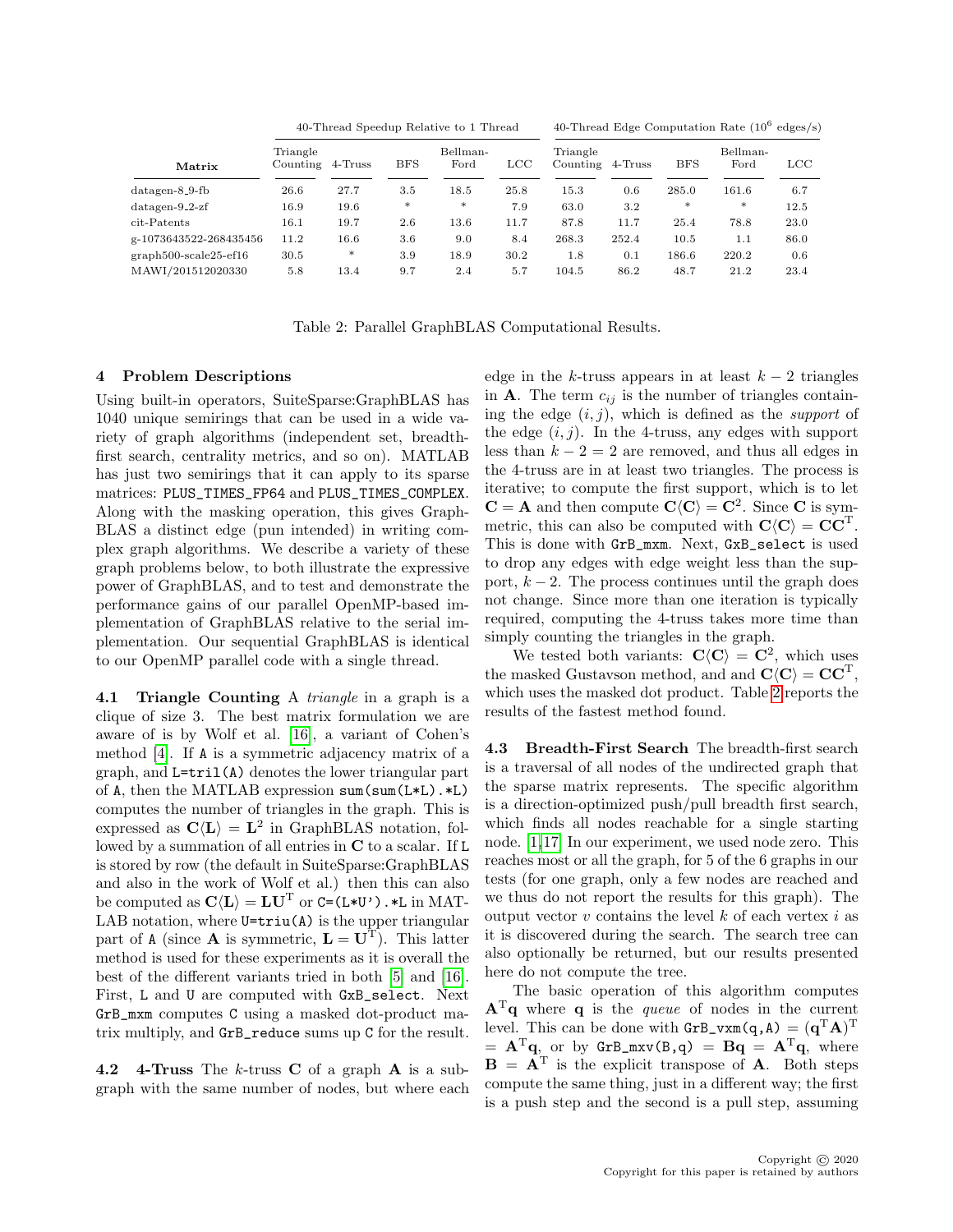the matrices are in CSR format. In GraphBLAS, unlike MATLAB, a GrB\_Vector is simultaneously a row and column vector, so **q** and  $\mathbf{q}^T$  are interchangeable.

4.4 Bellman-Ford Shortest Path For a given source vertex s, the Bellman-Ford algorithm finds the shortest path to all other  $n-1$  vertices in the directed weighted graph A, which is assumed to have no selfedges (the adjacency matrix has an explicit zero diagonal). The Bellman-Ford algorithm performs relaxation for  $n-1$  iterations. Each relaxation updates the approximate distance to each vertex with the minimum of its old value and a newly found distance, represented as  $d_v = \min\{d_v, d_u + A_{u,v}\}\$ , where d is the distance vector of length  $n$  and  $\boldsymbol{A}$  is the adjacency matrix of the graph [\[11\]](#page-10-1). As with our breadth-first search, we used  $s = 0$  as the source node which reaches most or all the graph, except in the case of graph datagen-9 2-zf, where insufficient exploration due to multiple connected components required us to exclude it from this experiment.

Similar to breadth-first search, the traversal is done with  $GrB_vxm(d,A)$ , or by  $GrB_mxv(B,d)$ , where  $\mathbf{B} = \mathbf{A}^{\mathrm{T}}$  is the explicit transpose of **A**. Previous test results indicate that GrB\_vxm(d,A) is faster than  $GrB_mxv(B,d)$  when d is sparse, while  $GrB_mxv(B,d)$  is faster when d is dense. More specifically,  $GrB_mxy(B,d)$ tends to be faster when the saxpy-based Gustavson method is used for GrB\_vxm(d,A). Furthermore, when the sparse vector d becomes too dense, the performance of both  $GrB_vxm(d, A)$  and  $GrB_mxv(B, d)$  can be improved by treating d as a dense vector. Therefore, to accelerate the Bellman-Ford algorithm, the vector  $d$  is initially sparse and converted to dense when  $nnz(d) > n/2$ if only **A** is available or when  $nnz(d) > \sqrt{n}$  if only B is available. Otherwise, when both A and B are available,  $GrB_vxm(d, A)$  is used by default, and replaced by GrB\_mxv(B,d) when the saxpy-based Gustavson method is used.

4.5 Local Clustering Coefficient For a given vertex v,  $LCC(v)$  can be determined as the number of triangles containing  $v$  divided by the number of possible edges between the neighbors of  $v$ . The algorithm uses the adjacency matrix A and a Boolean matrix C describing neighborhood relations, which considers vertices on both incoming and outgoing edges. If the adjacency matrix **A** is symmetric,  $C = A$ , else  $C = A \vee A^{T}$ .

The triangles are enumerated using  $T\langle C \rangle = CA$ or T=(C\*A).\*C in MATLAB notation. This is computed with GrB\_mxm using a masked dot-product matrix multiply. The number of triangles for each vertex are summed using a row-wise GrB\_reduce operation on T with the operator GrB\_PLUS\_FP64, resulting in vector **t**.

#include "GraphBLAS.h" void ymax fp32 (float \*z, const float \*x) {  $(*z) = fmin f ((*x), (float) 32.0)$ ; }<br>void dnn // solve a sparse deep neural network ( GrB\_Matrix \*Yhandle,  $//$  Y, created on output<br>GrB Matrix \*W.  $//$  W [0..nlavers-1] // W [0..nlayers-1] GrB\_Matrix \*Bias, // Bias [0..nlayers-1] int nlayers, // # of layers GrB\_Matrix Y0 // nfeatures-by-nneurons ) { GrB\_Matrix Y = NULL ; GrB\_UnaryOp ymax = NULL ; GrB\_Index nfeatures, nneurons ; GrB\_Matrix\_nrows (&nfeatures, Y0) ; GrB\_Matrix\_ncols (&nneurons, Y0) ; GrB\_Matrix\_new (&Y, type, nfeatures, nneurons) ; GrB\_UnaryOp\_new (&ymax, ymax\_fp32, GrB\_FP32, GrB\_FP32) ; // propagate the features through the neuron layers for (int layer = 0 ; layer < nlayers ; layer++) { // Y = Y \* W [layer] GrB\_mxm (Y, NULL, NULL, GxB\_PLUS\_TIMES\_FP32, ((layer == 0) ? Y0 : Y), W [layer], NULL) ; // Y(i,j) += Bias [layer] (j,j) for each Y(i,j) GrB\_mxm (Y, NULL, NULL, GxB\_PLUS\_PLUS\_FP32, Y, Bias [layer], NULL) ; // delete entries; keep only those > 0 GxB\_select (Y, NULL, NULL, GxB\_GT\_ZERO, Y, NULL, NULL) ; // threshold maximum values:  $Y (Y > 32) = 32$ GrB\_apply (Y, NULL, NULL, ymax, Y, NULL) ; } GrB\_free ( $\text{Gymax}$ ); // free the unary operator<br>(\*Yhandle) = Y : // return result

Figure 1: A complete solution to the Sparse Deep Neural Network in GraphBLAS.

<span id="page-8-0"></span> $//$  return result

}

To get the number of neighbors for each vertex, the next step computes vector  $\bf{w}$  from matrix  $\bf{C}$ , again using a row-wise GrB\_reduce with GrB\_PLUS\_FP64. The maximum possible number of edges between  $w$  neighbors is  $w \cdot (w-1)$ , which is captured as a GrB\_UnaryOp operator and is applied on w using GrB\_apply, resulting in vector **p**. Finally,  $\mathbf{lcc} = \mathbf{t}/\mathbf{p}$  gives the LCC values.

4.6 Benchmark Matrices To demonstrate Graph-BLAS on the aforementioned algorithms, we chose six large matrices as input (see Table [3\)](#page-9-0). The first two matrices are generated from the LDBC Datagen component configured to produce undirected simple graphs for LDBC Graphalytics [\[9\]](#page-10-12), while the latter four are from the HPEC '18 Graph Challenge ([https:](https://graphchallenge.mit.edu/) [//graphchallenge.mit.edu/](https://graphchallenge.mit.edu/)).

4.7 Sparse Deep Neural Network Forward Propagation The sparse deep neural network problem involves computing an output vector  $(Y_n)$  based on an input vector  $(Y_0)$  and a deep neural network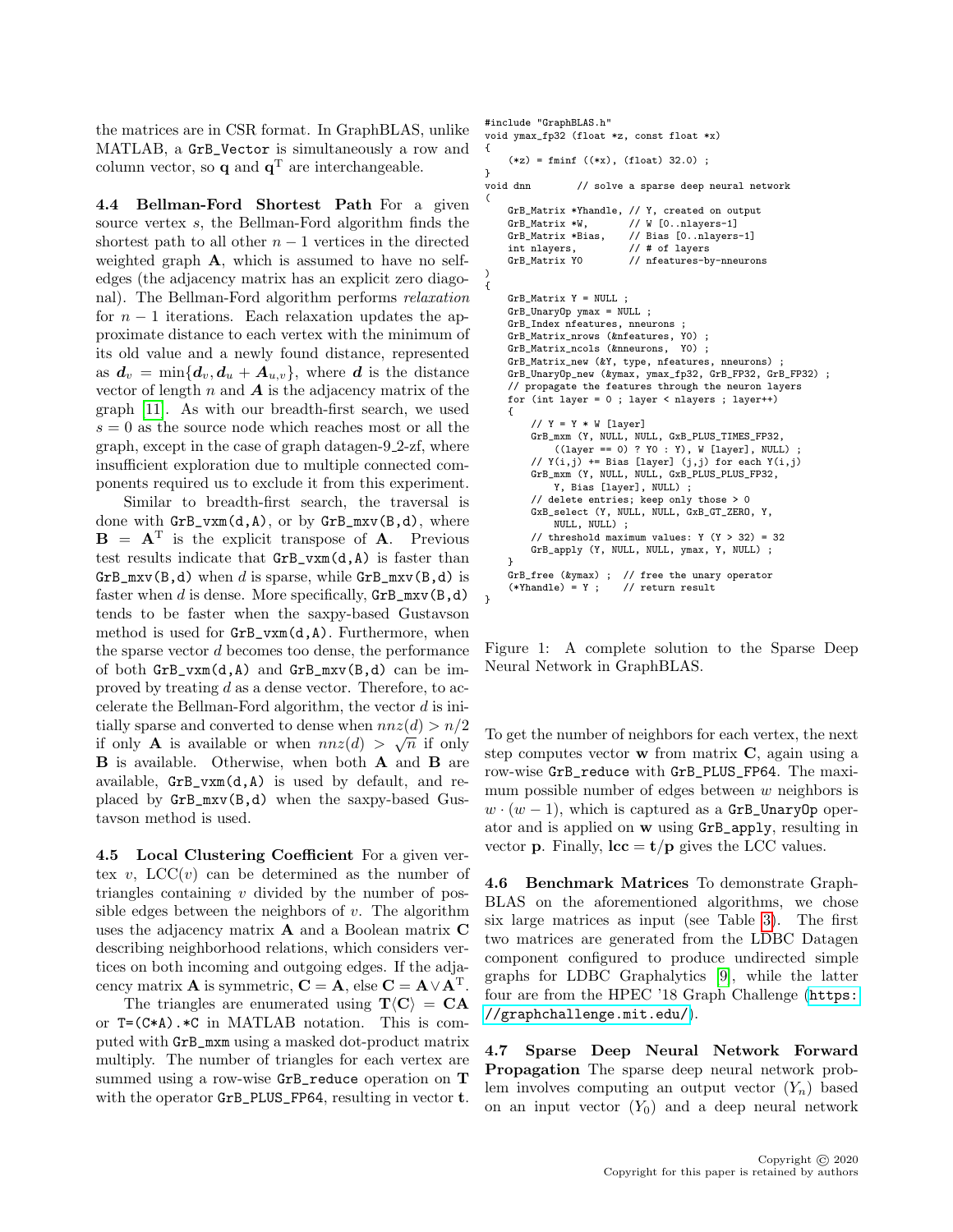| Matrix Name             | <b>Nodes</b>  | Edges         | Description                                        |
|-------------------------|---------------|---------------|----------------------------------------------------|
| $datagen-8.9-fb$        | 10,572,901    | 848,681,908   | LDBC Datagen                                       |
| $datagen-9.2-zf$        | 434,943,376   | 1,042,340,732 | LDBC Datagen                                       |
| cit-Patents             | 3,774,768     | 16,518,947    | Citation network among US patents                  |
| g-1073643522-268435456  | 268,435,456   | 1,073,643,522 | Synthetic image grid benchmark matrix              |
| $graph500-scale25-ef16$ | 17,043,780    | 523,467,448   | Synthetic graph <sup>500</sup> network of scale 25 |
| MAWI/201512020330       | 226, 196, 185 | 240,023,949   | Packet trace from WIDE internet backbone           |

<span id="page-9-0"></span>Table 3: The six matrices used for all benchmarks except sparse deep neural network.

consisting of n layers of a fixed number of neurons in each layer. The connections between each layer of neurons are sparse, where the connections have zero weight [\[12,](#page-10-13) [13,](#page-10-14) [15\]](#page-10-15). The values of each layer are computed using a rectified linear unit (ReLU) computation. The Sparse Deep Neural Network Graph Challenge describes several instances of the sparse deep neural network problem, which we solved using GraphBLAS in a prior paper, [\[10\]](#page-10-2).

Figure [1](#page-8-0) presents the entire algorithm in Graph-BLAS. A prototype of the code, without the ymax step, took only 20 minutes to write, and compiled and ran correctly the first time it was compiled. It is almost as elegant as the MATLAB reference implementation; even more so for the step that applies the bias. Applying the bias adds a negative value to each nonzero column of Y, leaving zeros unchanged. In the MATLAB reference, the line is  $Y = Z + (double(logical(Z)) + bias(layer)).$ In GraphBLAS, this is a simple diagonal scaling, Y=Y\*Bias[layer], using the PLUS\_PLUS semiring.

On the same system used for the other experiments reported in this paper, the smallest problem took 179 seconds in MATLAB R2018a. Using a single thread, GraphBLAS took 21 seconds, and 1.5 seconds with 40 threads, a speedup of over 100x. The largest problem required exactly 3 days for MATLAB, but only a little over an hour for GraphBLAS, with 40 threads, a speedup of 70x. This gain in performance came at no extra cost in development time, since writing the code in Figure [1](#page-8-0) is just as fast as writing the corresponding MATLAB code.

### 5 Performance results

Experiments were performed on an Intel® Xeon® E5- 2698 v4 CPU system with 20 cores running at 2.2 Ghz, 256 GB of RAM and the Intel<sup>®</sup> icc compiler (19.0.3.199). Two-way simultaneous multithreading (SMT) was enabled so the system had a total of 40 hardware-threads.

Computational results for solving the various problems are tabulated in Table [2.](#page-7-0) GraphBLAS uses the OpenMP-based parallelism described in Section [3.](#page-2-0)

This parallel implementation of GraphBLAS generally scales well, but performance is dependent on the specific algorithm and matrix.

Results for matrix datagen-9 2-zf are excluded for breadth-first search and the Bellman-Ford algorithm as it has many disconnected components (very little of the graph is explored). 4-truss resulted in a timeout for the graph500-scale25-ef16 matrix when using a single thread, so speedup results are not reported. The edge computation rate for 40 threads is low for this particular matrix; we are studying our algorithms to determine why this is the case.

For the sparse deep neural network forward propagation challenge, GraphBLAS provided speedups ranging from 10.1 to 15.3 using 40 threads relative to 1 thread, depending on the size and structure of the networks. The edge computation rate ranged from 60.1 million to 275.4 million edges per second when using 40 threads [\[7\]](#page-10-7). The bulk of the work for this algorithm is spent in a parallel GrB\_mxm.

The parallel speedups and raw performance of triangle counting and  $k$ -truss are mostly very good, except for the graph500-scale25-ef16 matrix. Both of these algorithms rely on a parallel matrix-matrix multiply (GrB\_mxm). Breadth-first search shows modest parallelism; it relies on a matrix-vector or vector-matrix multiply, which is harder to parallelize. The LCC algorithm also relies on a highly-parallel GrB\_mxm, but it does other work as well so its parallelism is not always as good as the simpler triangle counting or  $k$ -truss methods. We are developing a revision of this method for which we hope to obtain better parallelism.

#### 6 Conclusions

These results demonstrate that GraphBLAS can be an efficient library that allows end users to write simple yet fast code. Most of the algorithms are fully scalable. We plan to include a hash-based matrixmultiply [\[14\]](#page-10-16) to improve scalabilty, by reducing our reliance on the Gustvason-based method. All codes used in this paper appear at <http://suitesparse.com> or <https://github.com/GraphBLAS/LAGraph>.